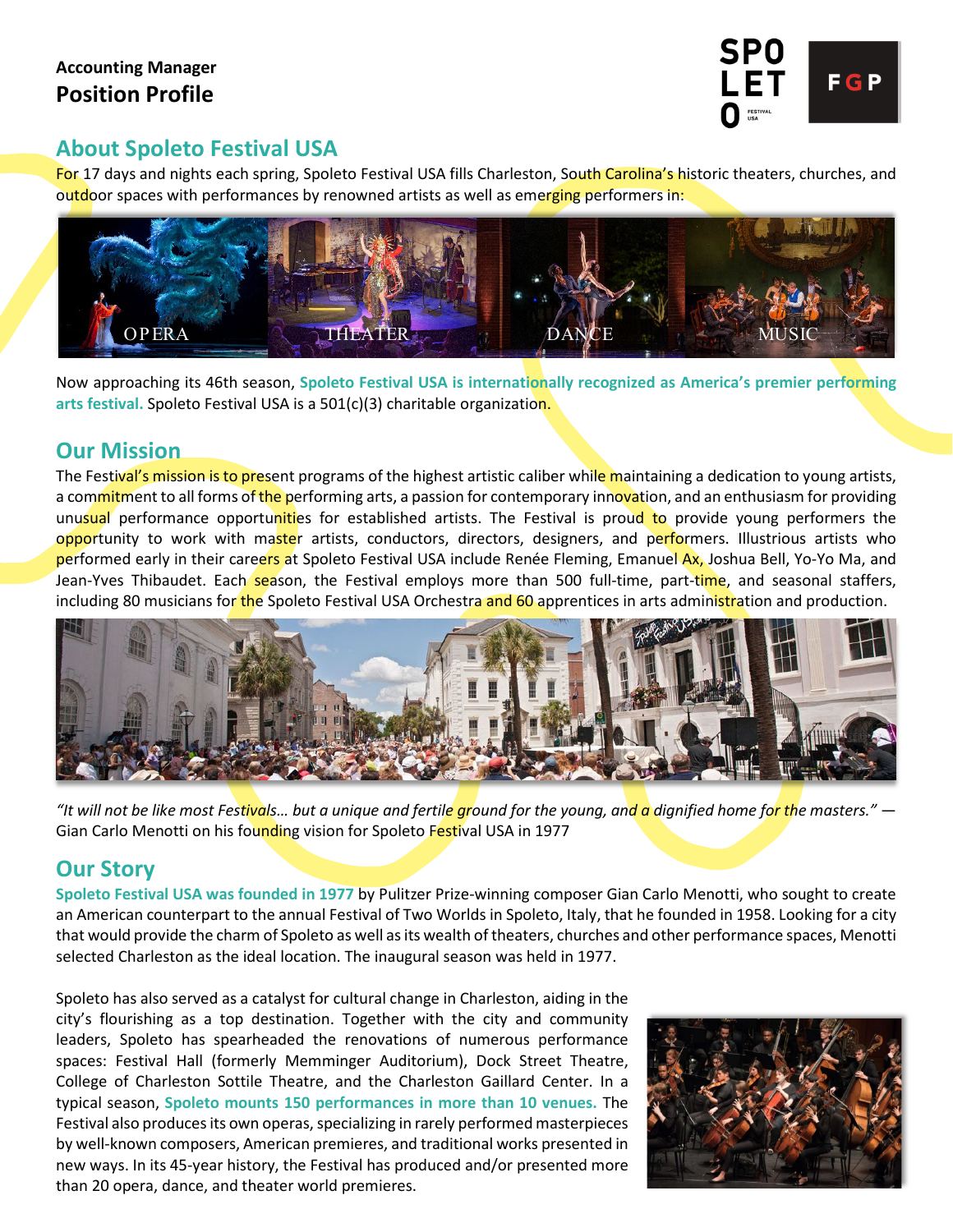

# **Position Summary**

The Accounting Manager is responsible for the Festival's financial accounting and human resources functions to support an approximate \$9-10M operating budget, three facilities, a permanent staff structure of 26 full-time employees, and over 300 seasonal employees. The Accounting Manager reports directly to the Controller and works closely with the Chief Financial Officer. The Accounting Manager directly supervises the Accounting Assistant and any apprentices, interns or supplemental seasonal accounting staff. The Festival currently uses Financial Edge (FE NXT) fund accounting software, the Paylocity payroll system, and Tessitura fundraising, ticketing, and customer relationship management software.

#### **Reports to:** Controller **Location:** Charleston, SC

#### **Key Responsibilities:**

- Enter, manage, track, and/or approve all accounts payable and expense transactions including corporate credit card transactions, invoices, vendor contracts, artist and creative (independent contractor) contracts in FE NXT accounting system
- Oversee and manage all aspects of human resources processes including onboarding/off-boarding, bi-weekly and weekly payroll, and staff benefits
- Enter, manage, track, and/or approve in FE NXT journals:
	- o Daily revenue receipts from Tessitura CRM (ticket sales, contributed, and other earned income)
	- o Weekly and Bi-weekly payroll batches
	- o Other periodic journal entries
- Manage weekly vendor payment run including checks, EFTs, wires, and foreign currency payments
- Responsible for monthly and year-end journal entries and allocations
- Prepare monthly reconciliations for cash and credit card accounts
- Prepare end of month close including investment reconciliations, fixed asset and depreciation adjustments, and other balance sheet detail
- Assist non-accounting users with expense management reporting and coding
- Develop and implement organizational financial policy and best practices
- In conjunction with CFO and Controller, assist with insurance audits and the preparation of workpapers for annual independent audit
- Review and oversight of annual issuance of 1099s, 1042s, and W-2s

# **Qualifications for Consideration**

#### **Education, Experience and Skills Required:**

- 4-7 years of experience in accounting including:
	- o High volume accounts payable
	- o Payroll 100+ employee environment
- Bachelor's or Associate's degree in Accounting or Finance
- Advanced knowledge of Microsoft Excel
- Proficiency in Microsoft Office, including Teams as communications platform
- Experience with Financial Edge FE NXT and/or Paylocity is a plus
- Excellent verbal and written communication skills
- Experience in the fields of performing arts and not-for-profit organizations is considered an asset
- Experience in a high-volume seasonal personnel environment is considered an asset
- Works independently with limited supervision
- Some limited seasonal weekend or evening work may be required
- Ability to pass and maintain a clear background check
- Ability to document full vaccination (including booster) against COVID-19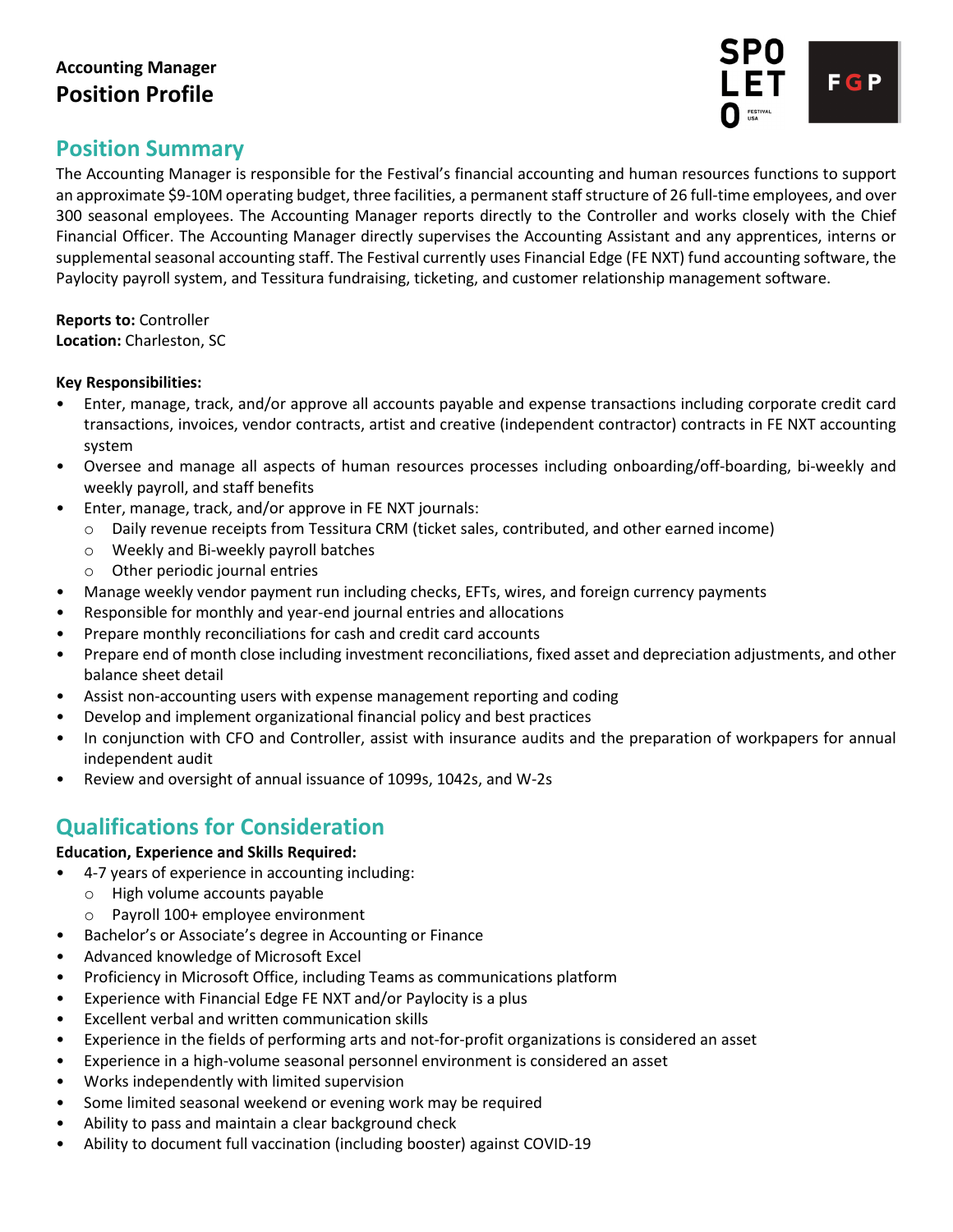

Spoleto Festival USA is an equal opportunity employer and committed to diversity in hiring. Equity is central to our culture, mission, and who we are as an arts organization. Spoleto Festival USA does not discriminate in employment on the basis of race, color, religion, sex (including pregnancy and gender identity), national origin, political affiliation, sexual orientation, marital status, disability, genetic information, age, membership, parental status, military status, or any other non-merit factor.

Spoleto Festival USA requires all staff and participants to be fully vaccinated, including a booster for those who are eligible, against COVID-19 prior to accepting an offer of employment. Applicants acknowledge that they are fully vaccinated and are willing to: provide proof of vaccination upon request, maintain vaccination as recommended by public health authorities, and submit to testing and other health protocols as may be required now or in the future. Continued employment is conditional on these requirements.

### **Compensation**

Spoleto Festival USA offers a competitive salary and benefits package for qualified candidates. The target salary range for this position is \$45,000-55,000. The salary offered will be commensurate with the selected candidate's experience and qualifications. Benefits include health, dental, vision, life insurance, short and long-term disability, vacation and sick leave, paid holidays, and a matching 401(k) plan. Relocation assistance is available for candidates relocating to the area.

# **To Apply**

Interested candidates should submit a resume and email of interest to the team at Find Great People at spoleto@fgp.com. Questions related to this position should be directed to Christin Mack a[t cmack@fgp.com.](mailto:cmack@fgp.com)